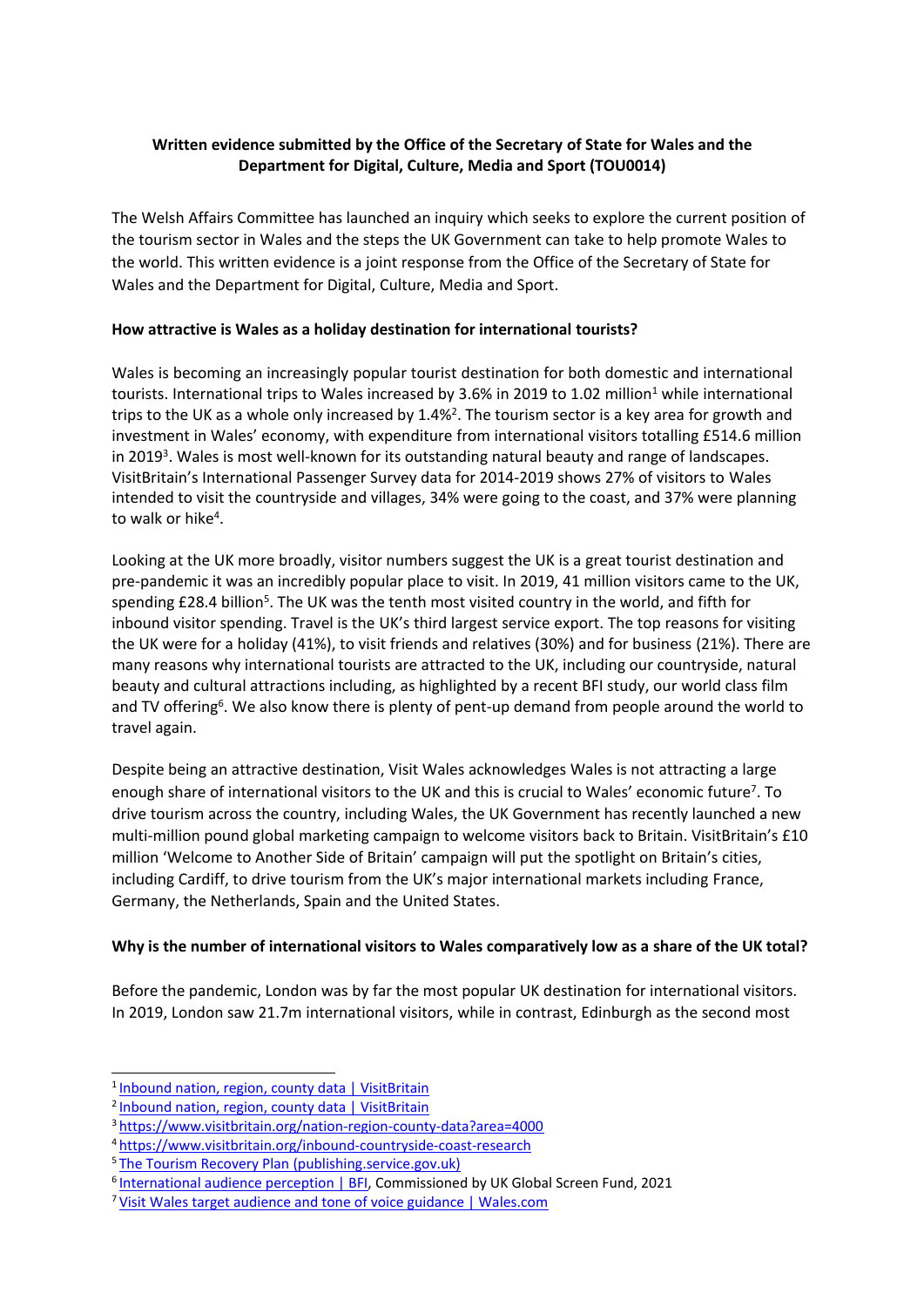popular destination received 2.2m international visitors and Cardiff had only 382,0008. The Government wants recovery to be swift in every nation and region of the country and recognises the social and economic benefits in expanding international tourism across the whole of the UK. The Department for Digital, Culture, Media and Sport held the first Inter-Ministerial Group on the Visitor Economy in January with ministers from across Whitehall in attendance. This group aims to agree cross-Departmental interventions to support the post-pandemic recovery of the industry, and ensure the visitor economy is contributing to Government objectives such as levelling up union connectivity, employment and skills. Ministers discussed ways in which the visitor economy could support the levelling up agenda and agreed to a more strategic, joined-up approach to the Visitor Economy. Whilst it is part of the UK Government strategy to increase international tourism across Wales and the UK, it is important to note tourism is a devolved matter.

For inbound tourism, we aim to recover inbound visitor volumes to 2019 levels by the end of 2023, a year faster than predicted in independent analysis carried out by Oxford Economics<sup>9</sup>. Going forward, we also want international visitors to spend more, stay longer and visit throughout the year, rather than just during the traditional tourist season, accessing a wider range of destinations across the UK, including Wales.

#### **Does Wales have a sufficiently strong "brand" internationally and what more could be done to promote Wales as a holiday destination abroad?**

VisitBritain plays an important role promoting and marketing the UK abroad, including Wales, working with the GREAT campaign to attract international visitors and promote the UK in key overseas markets.

As research indicates there is a lack of awareness of what is on offer to visitors in parts of the country beyond London<sup>10</sup>, VisitBritain's international marketing campaigns in recent years have aimed to drive tourism to a greater variety of destinations. Prior to the pandemic, VisitBritain's "I Travel For…' campaign shone a spotlight on unique experiences and less-explored destinations in Britain. Their recently-launched 2022 campaign, 'Welcome to Another Side of Britain', seeks to particularly highlight the diverse range of experiences available to visitors in cities all across Britain which have been hit hard by decreases in inbound spend during the pandemic - Cardiff is one of the cities featured in this campaign.

The development of the visitor economy in Wales – the offer for visitors and products to attract visitors considering Wales as a destination – is a devolved matter for the Welsh Government and Welsh Destination Management Organisations.

#### **How has the COVID-19 pandemic impacted the tourism industry in Wales?**

As outlined in the Tourism Recovery Plan, tourism-direct gross value added is estimated by Oxford Economics to have fallen by 64% between 2019 and 2020, from £75 billion to £27.2 billion and

<sup>8</sup> [Inbound](https://www.visitbritain.org/town-data) [town](https://www.visitbritain.org/town-data) [data](https://www.visitbritain.org/town-data) [|](https://www.visitbritain.org/town-data) [VisitBritain](https://www.visitbritain.org/town-data)

<sup>&</sup>lt;sup>9</sup> [The](https://assets.publishing.service.gov.uk/government/uploads/system/uploads/attachment_data/file/992974/Tourism_Recovery_Plan__Web_Accessible_.pdf) [Tourism](https://assets.publishing.service.gov.uk/government/uploads/system/uploads/attachment_data/file/992974/Tourism_Recovery_Plan__Web_Accessible_.pdf) [Recovery](https://assets.publishing.service.gov.uk/government/uploads/system/uploads/attachment_data/file/992974/Tourism_Recovery_Plan__Web_Accessible_.pdf) [Plan](https://assets.publishing.service.gov.uk/government/uploads/system/uploads/attachment_data/file/992974/Tourism_Recovery_Plan__Web_Accessible_.pdf) [\(publishing.service.gov.uk\)](https://assets.publishing.service.gov.uk/government/uploads/system/uploads/attachment_data/file/992974/Tourism_Recovery_Plan__Web_Accessible_.pdf)

<sup>10</sup> [https://www.visitbritain.org/sites/default/files/vb-corporate/Documents-Library/documents/England](https://www.visitbritain.org/sites/default/files/vb-corporate/Documents-Library/documents/England-documents/discover_england_initial_summary_report_v6_310816.pdf)[documents/discover\\_england\\_initial\\_summary\\_report\\_v6\\_310816.pdf](https://www.visitbritain.org/sites/default/files/vb-corporate/Documents-Library/documents/England-documents/discover_england_initial_summary_report_v6_310816.pdf)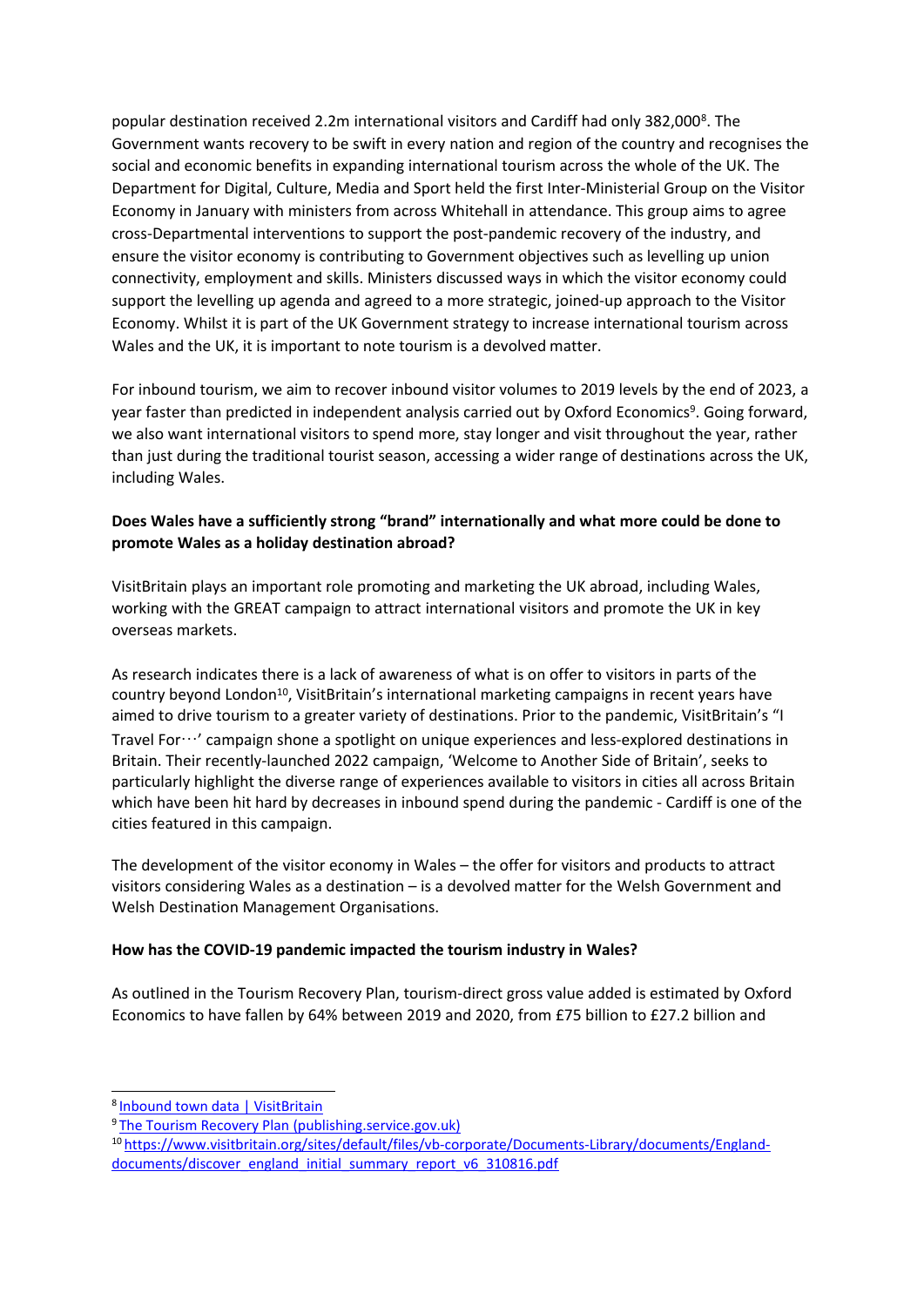overall the fall in tourism's economic output over 2020 is estimated to have led to a 1.5% fall in UK  $GDP<sup>11</sup>$ .

In Wales, 28,000 international visits were recorded in Q3 2021, a decrease of 88% on Q3 2019 compared to an 86% decrease for the UK overall<sup>12</sup>. Similarly, international visitor spend in Wales in Q3 2021 was £17 million, a decrease of 90% on Q3 2019 and the largest percentage decrease in any region of the UK<sup>13</sup>.

We understand the global pandemic's impact on international travel has made recovery difficult for those in the hospitality, cultural and heritage sectors who, prior to the pandemic, relied on international visitors. We are aware that those in certain areas of the UK which usually attract high numbers of international tourists have particularly suffered. However the relaxation of restrictions in summer 2021 allowed for an uplift in domestic tourism in some more rural and coastal areas, of which there are many across Wales.

Office of the Secretary of State for Wales (OSSW) officials have engaged with key tourism stakeholders in Wales throughout the pandemic. Stakeholders have expressed feeling well supported by UK Government initiatives such as the furlough scheme and business loans, along with additional Welsh Government support. Anecdotally, tourism and hospitality businesses in Wales also remarked on the positive impact of the increase in staycations during 2021 in helping their recovery from the pandemic. The Welsh Government's Tourism Barometer Summer wave 2021 report found 48% of operators had more customers compared to a normal (pre-Covid) summer, and a similar proportion also had more advance bookings for the remainder of 2021 than they would usually have  $had<sup>14</sup>$ .

The UK Government has directly supported people and businesses in Wales, including those in the tourism sector, during the pandemic. This includes: 475,000 jobs protected through the furlough scheme; £1.1 billion to 122,000 individuals through the Self-Employment Income Support Scheme; £2.4 billion to 60,000 Welsh businesses through the Coronavirus Business Interruption Loan Scheme and the Bounce Back Loan Scheme; and a reduced VAT rate until the end of March 2022 for the tourism and hospitality sectors, supporting around 150,000 Welsh businesses.

The Welsh Government has also been able to use the funding provided to them by the UK Government to support individuals and businesses in Wales. We have provided the Welsh Government with an extra £4.2 billion through the Barnett formula in 2021-22, taking the total block grant funding the UK Government has provided to the Welsh Government in 2021-22 to £19.9 billion.

## What will be the impact of a return to the 20% rate of VAT from April 2022 for the tourism **industry in Wales?**

The UK Government has been clear that the reduced rate of VAT introduced in July 2020 was a temporary measure to support around 150,000 businesses and protect over 2.4 million jobs in the hospitality and tourism sectors. This relief has cost over £8 billion. It is appropriate that as

<sup>11</sup> [The](https://assets.publishing.service.gov.uk/government/uploads/system/uploads/attachment_data/file/992974/Tourism_Recovery_Plan__Web_Accessible_.pdf) [Tourism](https://assets.publishing.service.gov.uk/government/uploads/system/uploads/attachment_data/file/992974/Tourism_Recovery_Plan__Web_Accessible_.pdf) [Recovery](https://assets.publishing.service.gov.uk/government/uploads/system/uploads/attachment_data/file/992974/Tourism_Recovery_Plan__Web_Accessible_.pdf) [Plan](https://assets.publishing.service.gov.uk/government/uploads/system/uploads/attachment_data/file/992974/Tourism_Recovery_Plan__Web_Accessible_.pdf) [\(publishing.service.gov.uk\)](https://assets.publishing.service.gov.uk/government/uploads/system/uploads/attachment_data/file/992974/Tourism_Recovery_Plan__Web_Accessible_.pdf)

<sup>12</sup> [2021](https://www.visitbritain.org/2021-q1-inbound-data) [Q1,](https://www.visitbritain.org/2021-q1-inbound-data) [Q2](https://www.visitbritain.org/2021-q1-inbound-data) [&](https://www.visitbritain.org/2021-q1-inbound-data) [Q3](https://www.visitbritain.org/2021-q1-inbound-data) [inbound](https://www.visitbritain.org/2021-q1-inbound-data) [data](https://www.visitbritain.org/2021-q1-inbound-data) [|](https://www.visitbritain.org/2021-q1-inbound-data) [VisitBritain](https://www.visitbritain.org/2021-q1-inbound-data)

<sup>13</sup> [2021](https://www.visitbritain.org/2021-q1-inbound-data) [Q1,](https://www.visitbritain.org/2021-q1-inbound-data) [Q2](https://www.visitbritain.org/2021-q1-inbound-data) [&](https://www.visitbritain.org/2021-q1-inbound-data) [Q3](https://www.visitbritain.org/2021-q1-inbound-data) [inbound](https://www.visitbritain.org/2021-q1-inbound-data) [data](https://www.visitbritain.org/2021-q1-inbound-data) [|](https://www.visitbritain.org/2021-q1-inbound-data) [VisitBritain](https://www.visitbritain.org/2021-q1-inbound-data)

<sup>14</sup> [wales-tourism-business-barometer-summer-wave-2021.pdf](https://gov.wales/sites/default/files/statistics-and-research/2021-10/wales-tourism-business-barometer-summer-wave-2021.pdf) [\(gov.wales\)](https://gov.wales/sites/default/files/statistics-and-research/2021-10/wales-tourism-business-barometer-summer-wave-2021.pdf)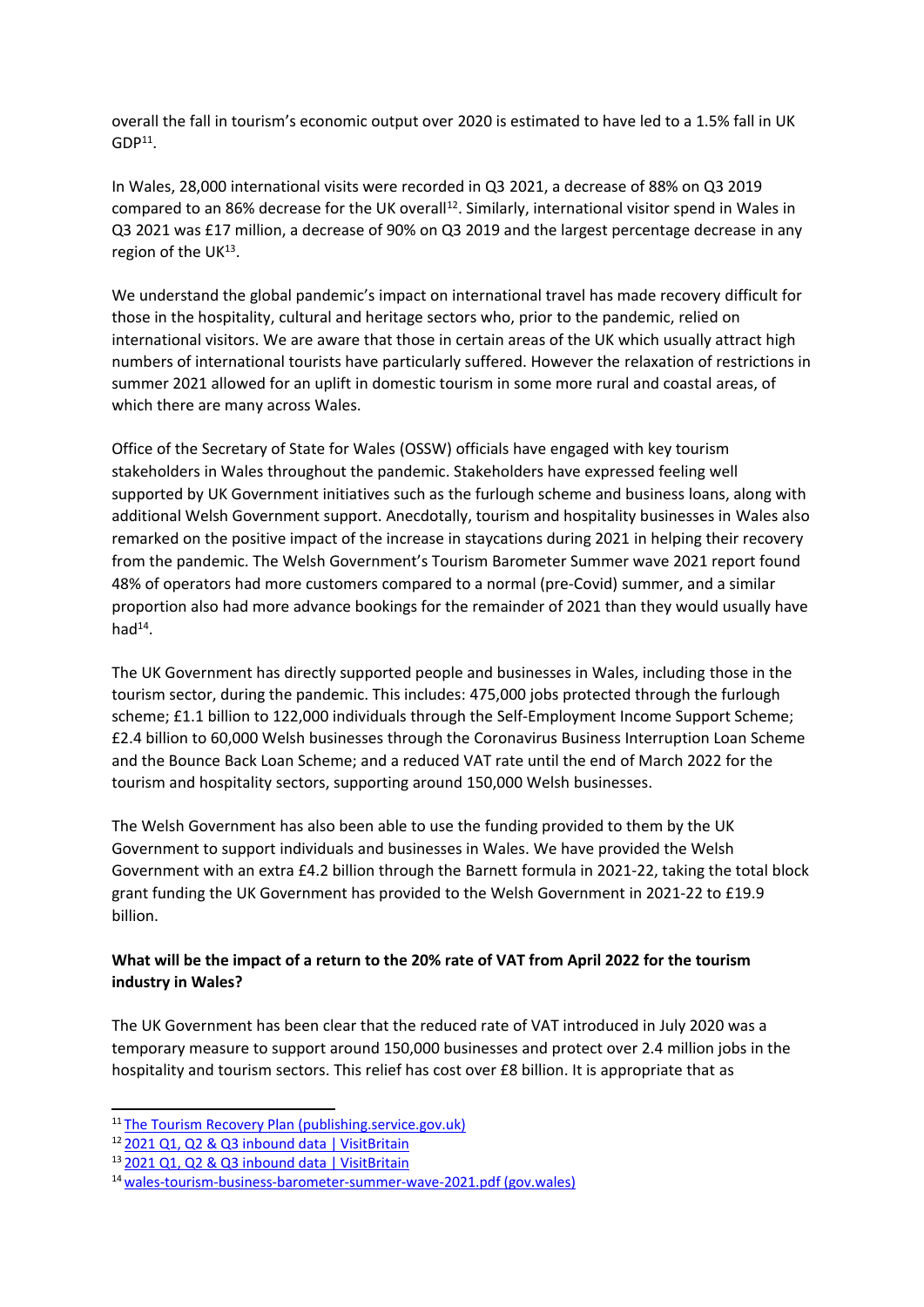restrictions are lifted and demand for goods and services in these sectors increases, the temporary tax reliefs are first reduced, and then removed, in order to rebuild and strengthen public finances. A new reduced rate of 12.5% was introduced in October 2021, and will end on 31st March 2022, at which point the VAT rate will return to the standard rate of 20%.

## **What would be the potential implications for Wales' attractiveness to international visitors of a tourism levy?**

The responsibility for introducing a tourism levy is devolved to the Welsh Government. Broader tax measures are a matter for the Chancellor and Her Majesty's Treasury continually reviews the tax regime, however the UK Government has no plans to consider a tourism levy in England. Tourism is important to the UK economy and tourists to the UK are already paying comparatively high rates of VAT and Airport Passenger Duty when compared to the tax regimes of other countries. Local Authorities have a range of income streams from which they can deliver local services, including improving the tourism offer and potential of an area.

## **What steps are needed post-pandemic for the tourism sector in Wales to recover and grow its international appeal?**

The UK Government recognises the impact of COVID-19 on the tourism industry - which is why we published the Tourism Recovery Plan (TRP) last year, to help the sector return to pre-pandemic levels as quickly as possible, and to build back better for the future.

The Tourism Recovery Plan is delivered in close partnership with the devolved administrations and the Minister for Sport, Tourism, Heritage & Civil Society, Nigel Huddleston, met regularly with his counterparts throughout the pandemic to discuss the state of the tourism sector and pandemic measures. At the last meeting a new Terms of Reference was agreed renaming these meetings as the Devolved Administrations' Inter-Ministerial Group for Tourism, formalising these meetings to take place on a quarterly basis, focusing on how Britain can initially recover from the pandemic and grow its international appeal across the Nations. It is worth noting this is a separate meeting to the previously mentioned Visitor Economy IMG which involves UK Government ministers only and is focused on post-pandemic recovery of the Visitor Economy and ensuring the Visitor Economy is contributing to UK Government objectives.

Since the TRP was published, the UK Government has:

- Removed all barriers to international travel in England, including testing, quarantine and the Passenger Locator Form. It has worked with the Devolved Administrations to ensure alignment across the UK.
- Delivered a £10 million 'Days Out' campaign, in partnership with the British Tourist Authority and National Lottery, which has stimulated demand for more off-season day trips to tourist sites across the UK. The next phase of the campaign (launched 31 January) offered the opportunity to redeem £25 vouchers against February half term visits in the UK, supporting hundreds of attractions across all four nations.
- The TRP also announced plans for a new rail pass which, which we hope to launch this year, to help make it easier and more sustainable for domestic tourists to get around Scotland, England, and Wales.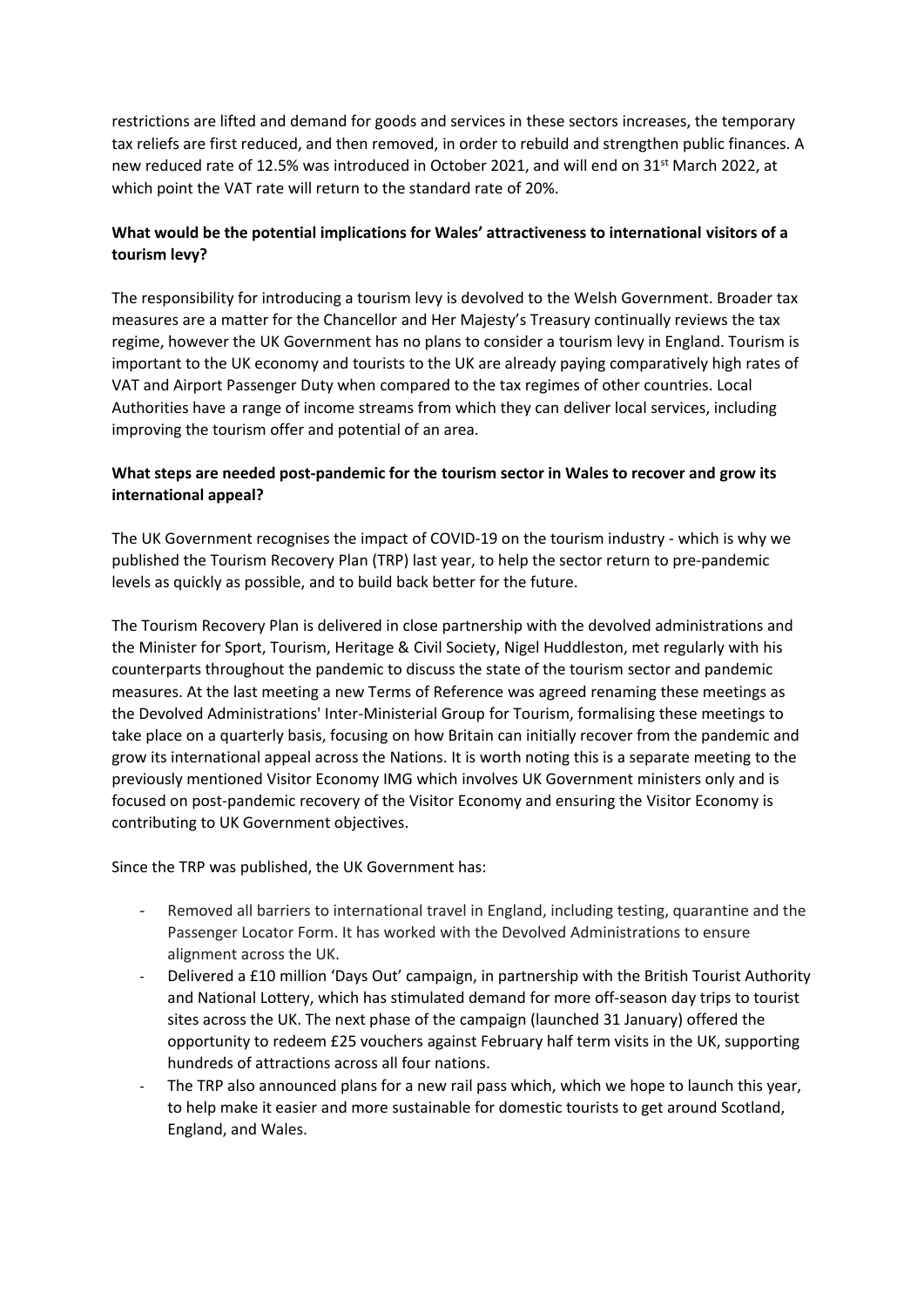2022 will be a year of celebration and renewal, boosting the attraction of the UK to international tourists through set piece events including Her Majesty the Queen's Platinum Jubilee, the Birmingham Commonwealth Games, and the creative festival UNBOXED: Creativity in the UK, which will visit destinations across Wales including Caernarfon, Cardiff, Newport and Swansea. These events will promote the very best of Britain at home and abroad.

We are working across Government to maximise opportunities to promote the UK abroad and market the country as a great place to visit. We know people will be keen to book trips in the new year for later in 2022 and we want to take full advantage of this opportunity to capture bookings. Tourism in Wales will benefit from VisitBritain's previously mentioned new marketing campaign which targets the recovery of tourists from key markets in the US and Europe (France, Germany, Spain, Italy and the Netherlands) with a marketing budget of £10 million.

There is additional marketing funding of £2 million to promote the Birmingham Commonwealth Games in Australia, Canada and India, which will also be used to market other key 2022 events. Birmingham 2022 presents a wider opportunity to promote the UK internationally, with the Queen's Baton Relay (QBR) visiting all 72 Commonwealth nations and territories in the lead up to the Games. When the Baton returns to the UK, it will travel to all four home nations, visiting major landmarks in each country – from tourism destinations to cultural attractions – and bringing communities together. The Games will showcase the best of Britain, encouraging a wave of inbound tourism not just to Birmingham and the West Midlands, but to the UK as a whole, including Wales. Looking to future events, the UK Government have confirmed their support for the expression of interest from the Football Associations of England, Wales, Scotland, Northern Ireland and the Republic of Ireland to host the UEFA European Championships (EUROs) 2028, which would further raise the profile of the UK, including Wales, to international visitors.

## **How can the UK and Welsh Governments and bodies like VisitBritain and Visit Wales better work together to make Wales a more attractive destination for international visitors?**

To encourage more visits to Wales, every year VisitBritain outlines how they will work with Visit Wales as part of their business planning cycle. To complement this process and facilitate engagement, VisitBritain and Visit Wales work together through a number of groups which operate at levels ranging from senior to operational. The groups meet on a quarterly basis and are composed of representatives from VisitBritain, Visit Wales and other national tourist boards.

In addition to having a Welsh representative on the VisitBritain board, since 2014, when VisitBritain and Visit Wales signed a Memorandum of Understanding, they have worked together to optimise promotional activity overseas and support growth of the visitor economy. Both parties formally agreed to engage each other early in planning and actively seek opportunities to work together where this would deliver enhanced returns.

This agreement covers policy, operations and consumer and trade marketing. Examples could include jointly commissioning research, running joint familiarisation trips for international media and trade, joint marketing promotions on territory and working together with commercial partners.

To give some examples of recent collaboration:

 VisitBritain and Visit Wales collaborated on the design, roll out and governance of 'We're Good To Go' - the official UK mark to signal that a tourism and hospitality business has worked hard to follow Government and industry COVID-19 guidelines and has a processin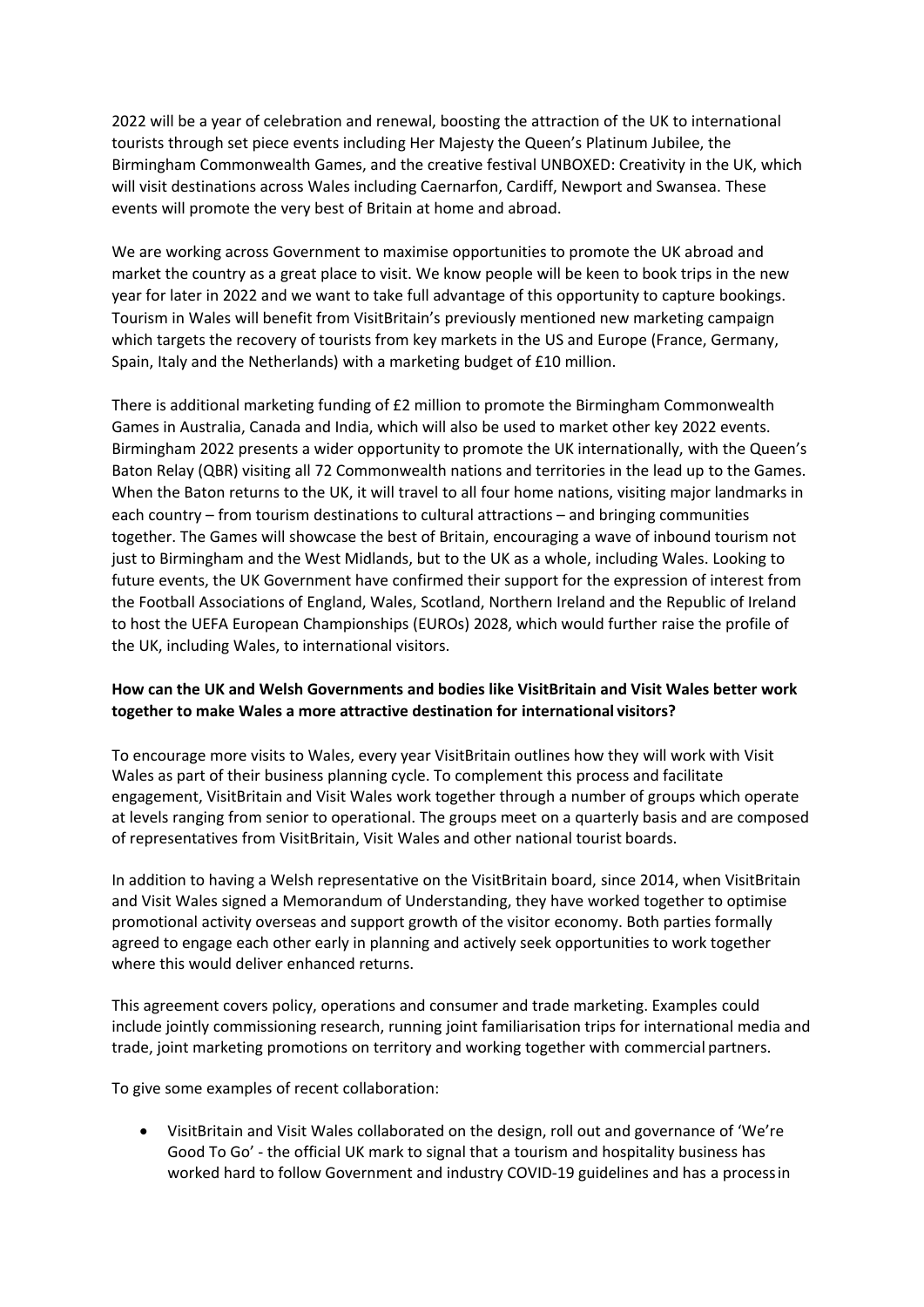place to maintain cleanliness and aid social distancing. They sit together on a 'Common Standards' group to ensure there is a cohesive approach to assessments across the nations.

- The VisitBritain central PR team and overseas PR offices work actively with Visit Wales (particularly with their key markets). They have worked with Visit Wales to welcome media on press visits from Spain and Germany. Another trip for North American and a second trip for Spanish El Pais on the Welsh Coast is currently in progress.
- VisitBritain's CEO attends the Devolved Administrations' Inter-Ministerial Group for Tourism and provides an update on VisitBritain's international marketing plans.

VisitBritain also holds regular industry-facing events with Visit Wales and Welsh destinations, that support in the promotion of Wales as both a leisure tourism and a business event destination. Some examples of activity that VisitBritain has run over the last six months include:

- In September 2021, VisitBritain organised a dedicated destination spotlight webinar, which included presentations given by key Welsh regions and suppliers, to North American buyers (plus virtual networking).
- In February 2022, at MeetGB (VisitBritain's virtual exhibit of UK destinations, venues and business event suppliers) eight exhibitor booths were allocated for Welsh suppliers (free of charge) to meet with event buyers across the 3-day meeting workshop.
- VisitBritain organised a sustainability roundtable in partnership with Global Destination Sustainability Movement in March. This was attended by Visit Wales, Cardiff, ICC Wales, North Wales, and took place in Llandudno.

The UK Government's Tourism Industry Council's (TIC) remit mirrors that of DCMS covering issues pertaining to the UK as a whole. Zip World is a member of TIC and the Welsh representative for the group. There are also Welsh Government representatives who attend TIC as observers of the group.

## **Has the UK Government's tourism Sector Deal achieved its aims of making Wales more accessible and improving conditions for domestic and international visitors?**

Given the significant impact of COVID-19 on the tourism sector, we now face different challenges to when the Tourism Sector Deal was published. The Tourism Recovery Plan therefore replaced the Tourism Sector Deal and the International Business Events Action Plan, both published in 2019, but will build upon the foundations they set where appropriate. In particular, the strategic challenges set out in the Sector Deal remain relevant post-COVID, as the industry builds back better towards a more resilient, innovative, sustainable, productive and accessible tourism sector.

# **What infrastructure and transport reforms are needed to make it easier for international tourists to reach Welsh destinations and attractions?**

The UK Government is uniquely positioned to level up every part of the UK, ensuring that businesses and communities across the UK feel the benefit of increased trade, improved business conditions, improved infrastructure and a truly global economy. Research from Visit Wales highlighted the majority of Wales' international visitors travelled by plane (67%) however most of these travelled via Heathrow airport rather than direct to Wales<sup>15</sup>. Therefore a robust public transport network, which connects major UK cities to Wales, including key routes such as the M4 and A55, is crucial for facilitating international tourism.

<sup>15</sup>[Wales](https://gov.wales/sites/default/files/statistics-and-research/2021-03/wales-visitor-survey-2019-overseas-visitors.pdf) [Visitor](https://gov.wales/sites/default/files/statistics-and-research/2021-03/wales-visitor-survey-2019-overseas-visitors.pdf) [Survey](https://gov.wales/sites/default/files/statistics-and-research/2021-03/wales-visitor-survey-2019-overseas-visitors.pdf) [2019](https://gov.wales/sites/default/files/statistics-and-research/2021-03/wales-visitor-survey-2019-overseas-visitors.pdf) [-](https://gov.wales/sites/default/files/statistics-and-research/2021-03/wales-visitor-survey-2019-overseas-visitors.pdf) [Overseas](https://gov.wales/sites/default/files/statistics-and-research/2021-03/wales-visitor-survey-2019-overseas-visitors.pdf) [Visitors](https://gov.wales/sites/default/files/statistics-and-research/2021-03/wales-visitor-survey-2019-overseas-visitors.pdf) [\(gov.wales\)](https://gov.wales/sites/default/files/statistics-and-research/2021-03/wales-visitor-survey-2019-overseas-visitors.pdf)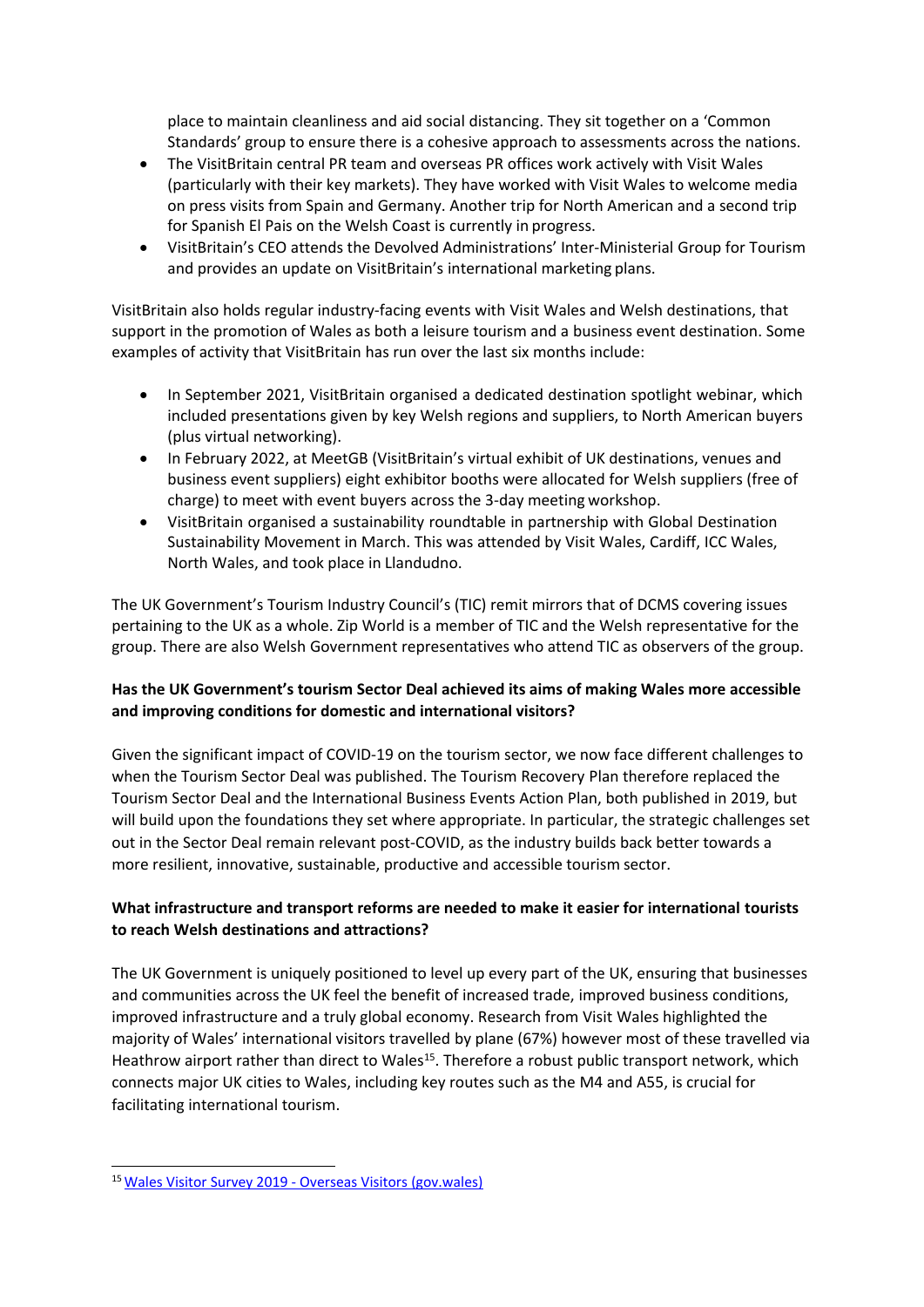The Tourism Recovery plan includes plans to improve transport and accessibility for more rural destinations. VisitBritain are working with the UK Government to realise these ambitions, including:

- Introducing new easy ways to pay for rail journeys, plans to improve accessibility and make trains more comfortable.
- The National Bus Strategy, which will require that Bus Service Improvement Plans for popular tourist destinations set out what will be done to promote buses to visitors – with improved services, easily accessible information, park-and-ride sites and specialtickets.
- Promoting the use of coaches, and facilitating and improving coach access to tourist destinations.

More widely, the Government recognises the economic and social benefits of strong connectivity across the UK. This is why we asked Sir Peter Hendy to undertake a detailed review into how transport connectivity across the UK can support economic growth and quality of life in England, Scotland, Wales and Northern Ireland, and make recommendations as to whether and how best to improve transport connectivity between nations of the UK. We have already invested over £5 billion in the Great Western route to improve connectivity between London and South Wales, delivering better services and new trains with thousands more seats. This investment, known as the Great Western Route Modernisation (GWRM) programme, has involved both route infrastructure, including electrification, and rolling stock, to increase capacity and provide greener, faster and more reliable journeys.

The UK Government's transformational HS2 project will drive productivity improvements across the UK and provide faster and more frequent train services to Wales. The HS2 Interchange at Crewe will bring many parts of Wales within two and a quarter hours of London, faster than the current West Coast Main Line services to Holyhead, therefore making it easier for international tourists to visit Wales.

We are also working in partnership with Network Rail to develop an Outline Business Case to reduce journey times on the North Wales Coastline running between Chester and Holyhead. The proposed intervention to increase line speeds would improve journey times between North Wales, North West England, and other major UK centres. The UK Government are actively engaged with Welsh Government, Transport for Wales, and other relevant passenger and freight operators on the development of this scheme, with the business case set to complete in 2022.

Sir Peter Hendy's review into how transport connectivity across the UK can support economic growth and quality of life identified the Mid and West Wales region as being particularly reliant on tourism and significantly distant from existing strategic transport links. Sir Peter recommended a UK Strategic Transport Network (UKNET) to improve connectivity across the UK and identified Mid and West Wales, amongst other regions, in this proposed network to reflect its importance for regional connectivity and to support travel via the strategic network. The UK Government has signalled its intention to accept Sir Peter's UKNET recommendation. We are looking closely at his analysis and conclusions and want to develop the new network in close collaboration with the devolved administrations and wider stakeholders.

Whilst our focus is ensuring a robust public transport network so that international visitors can easily travel to Wales from major UK cities such as London, we also recognise the opportunity for international visitors to travel direct to Wales via Cardiff airport. The Government is currently working on a medium-term strategic framework for the aviation sector focused on the next 10 years.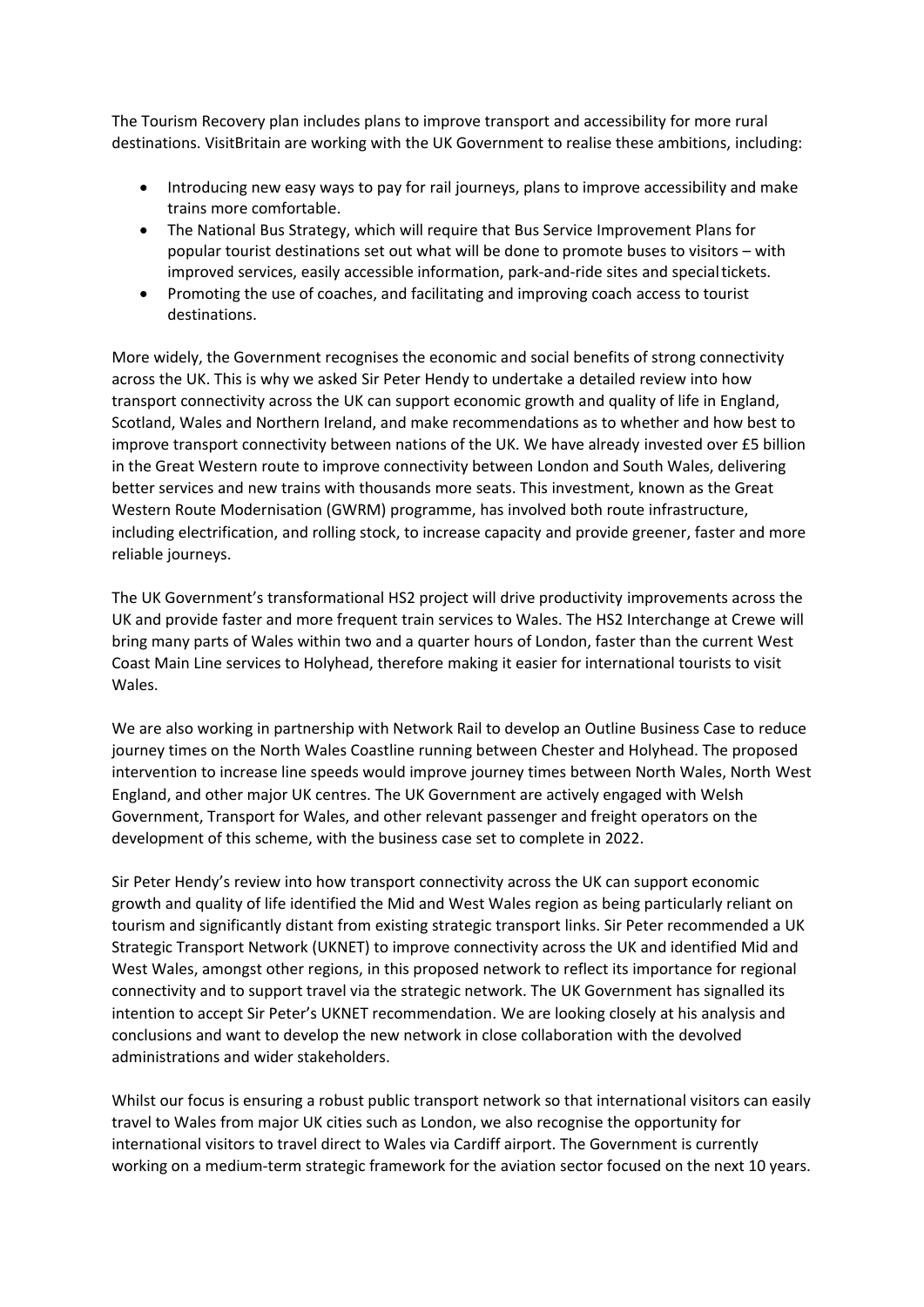The framework will focus on building back better and ensuring a successful UK aviation sector for the future, exploring amongst other things, the critical role the sector plays in maintaining the UK's global impact.

Digital infrastructure is also key for future-proofing the tourism sector. The UK Government's £5 billion Project Gigabit will deliver gigabit capable connections in the hardest to reach 20% of UK premises. Gigabit coverage in Wales has already increased from 11% in November 2019 to 47% in January 2022, and is forecast to reach between 70% and 80% by 2025. This world-leading digital infrastructure will ensure the tourism sector in Wales is fit for the future by facilitating online bookings, increasing the reach of advertising through online and social media channels, and providing visitors with reliable internet access as staying connected becomes increasingly important in a digital world.

In addition to broadband, the UK Government's £1 billion Shared Rural Network deal with the Mobile Network Operators (MNOs) will see 4G mobile coverage from all four operators in Wales increase from 60% to 80%, with 95% in range of at least one MNO, up from 90% in 2020. This programme of investment will support international tourism in Wales by enabling consumers to access information on the go, make or amend bookings, share photos and memories online, or simply look up directions. Tourists will be able to use their mobile devices to store travel documents, access details of bookings and reservations, keep copies of ID documents and make online payments for goods and services.

Beyond 4G, the UK Government's £30 million Rural Connected Communities projects, which seek to build the business case for 5G in rural areas, have trialled 5G use cases for tourism in Wales. As part of the '5G Wales Unlocked' project, an augmented reality experience has been created at Raglan Castle using 5G networks<sup>16</sup>. This highlights the opportunities digital connectivity can offer in creating unique attractions and increasing the appeal of Wales to international tourists.

## **How can Wales increase its share of international tourism while meeting the UK and Welsh Governments' respective decarbonisation commitments?**

In July 2021 the UK Government published the Transport Decarbonisation Plan (TDP) – the first such Plan in the world – which sets the transport sector on the path to net zero by 2050, in line with the Paris agreement. Many of the policies and programmes introduced through this Plan will apply to the whole of the UK. Examples of these include: the publication of the 2035 delivery plan for zero emission vehicles, ensuring the UK's charging infrastructure network meets the demand of its users, and consulting on the Jet Zero strategy which will set out the steps required to reach net zero aviation emissions by  $2050^{17}$ .

In total, the UK Government have invested over £340 million for enhancements in Welsh rail. The Great Western Electrification Programme involved the electrification of the Great Western main line between London and Cardiff, completed in 2020. This saw £76 million investment for the electrification of the Severn Tunnel which now provides Wales with seamless electric rail link between Cardiff and London for the very first time. As previously stated, Visit Wales' research found 67% of international visitors to Wales travelled by plane, with Heathrow being the most widely used

<sup>16</sup> [5G](https://uk5g.org/5g-updates/read-articles/5g-wales-unlocked-partners-bring-welsh-history-to-life-with-countrys-first-5g-castle/) [Wales](https://uk5g.org/5g-updates/read-articles/5g-wales-unlocked-partners-bring-welsh-history-to-life-with-countrys-first-5g-castle/) [Unlocked](https://uk5g.org/5g-updates/read-articles/5g-wales-unlocked-partners-bring-welsh-history-to-life-with-countrys-first-5g-castle/) [partners](https://uk5g.org/5g-updates/read-articles/5g-wales-unlocked-partners-bring-welsh-history-to-life-with-countrys-first-5g-castle/) [bring](https://uk5g.org/5g-updates/read-articles/5g-wales-unlocked-partners-bring-welsh-history-to-life-with-countrys-first-5g-castle/) [Welsh](https://uk5g.org/5g-updates/read-articles/5g-wales-unlocked-partners-bring-welsh-history-to-life-with-countrys-first-5g-castle/) [history](https://uk5g.org/5g-updates/read-articles/5g-wales-unlocked-partners-bring-welsh-history-to-life-with-countrys-first-5g-castle/) [to](https://uk5g.org/5g-updates/read-articles/5g-wales-unlocked-partners-bring-welsh-history-to-life-with-countrys-first-5g-castle/) [life](https://uk5g.org/5g-updates/read-articles/5g-wales-unlocked-partners-bring-welsh-history-to-life-with-countrys-first-5g-castle/) [—](https://uk5g.org/5g-updates/read-articles/5g-wales-unlocked-partners-bring-welsh-history-to-life-with-countrys-first-5g-castle/) [with](https://uk5g.org/5g-updates/read-articles/5g-wales-unlocked-partners-bring-welsh-history-to-life-with-countrys-first-5g-castle/) [country's](https://uk5g.org/5g-updates/read-articles/5g-wales-unlocked-partners-bring-welsh-history-to-life-with-countrys-first-5g-castle/) [first](https://uk5g.org/5g-updates/read-articles/5g-wales-unlocked-partners-bring-welsh-history-to-life-with-countrys-first-5g-castle/) ['5G](https://uk5g.org/5g-updates/read-articles/5g-wales-unlocked-partners-bring-welsh-history-to-life-with-countrys-first-5g-castle/) [castle'](https://uk5g.org/5g-updates/read-articles/5g-wales-unlocked-partners-bring-welsh-history-to-life-with-countrys-first-5g-castle/) [\(uk5g.org\)](https://uk5g.org/5g-updates/read-articles/5g-wales-unlocked-partners-bring-welsh-history-to-life-with-countrys-first-5g-castle/)

<sup>17</sup>[Decarbonising](https://assets.publishing.service.gov.uk/government/uploads/system/uploads/attachment_data/file/1009448/decarbonising-transport-a-better-greener-britain.pdf) [Transport](https://assets.publishing.service.gov.uk/government/uploads/system/uploads/attachment_data/file/1009448/decarbonising-transport-a-better-greener-britain.pdf) [–](https://assets.publishing.service.gov.uk/government/uploads/system/uploads/attachment_data/file/1009448/decarbonising-transport-a-better-greener-britain.pdf) [A](https://assets.publishing.service.gov.uk/government/uploads/system/uploads/attachment_data/file/1009448/decarbonising-transport-a-better-greener-britain.pdf) [Better,](https://assets.publishing.service.gov.uk/government/uploads/system/uploads/attachment_data/file/1009448/decarbonising-transport-a-better-greener-britain.pdf) [Greener](https://assets.publishing.service.gov.uk/government/uploads/system/uploads/attachment_data/file/1009448/decarbonising-transport-a-better-greener-britain.pdf) [Britain](https://assets.publishing.service.gov.uk/government/uploads/system/uploads/attachment_data/file/1009448/decarbonising-transport-a-better-greener-britain.pdf) [\(publishing.service.gov.uk\)](https://assets.publishing.service.gov.uk/government/uploads/system/uploads/attachment_data/file/1009448/decarbonising-transport-a-better-greener-britain.pdf)